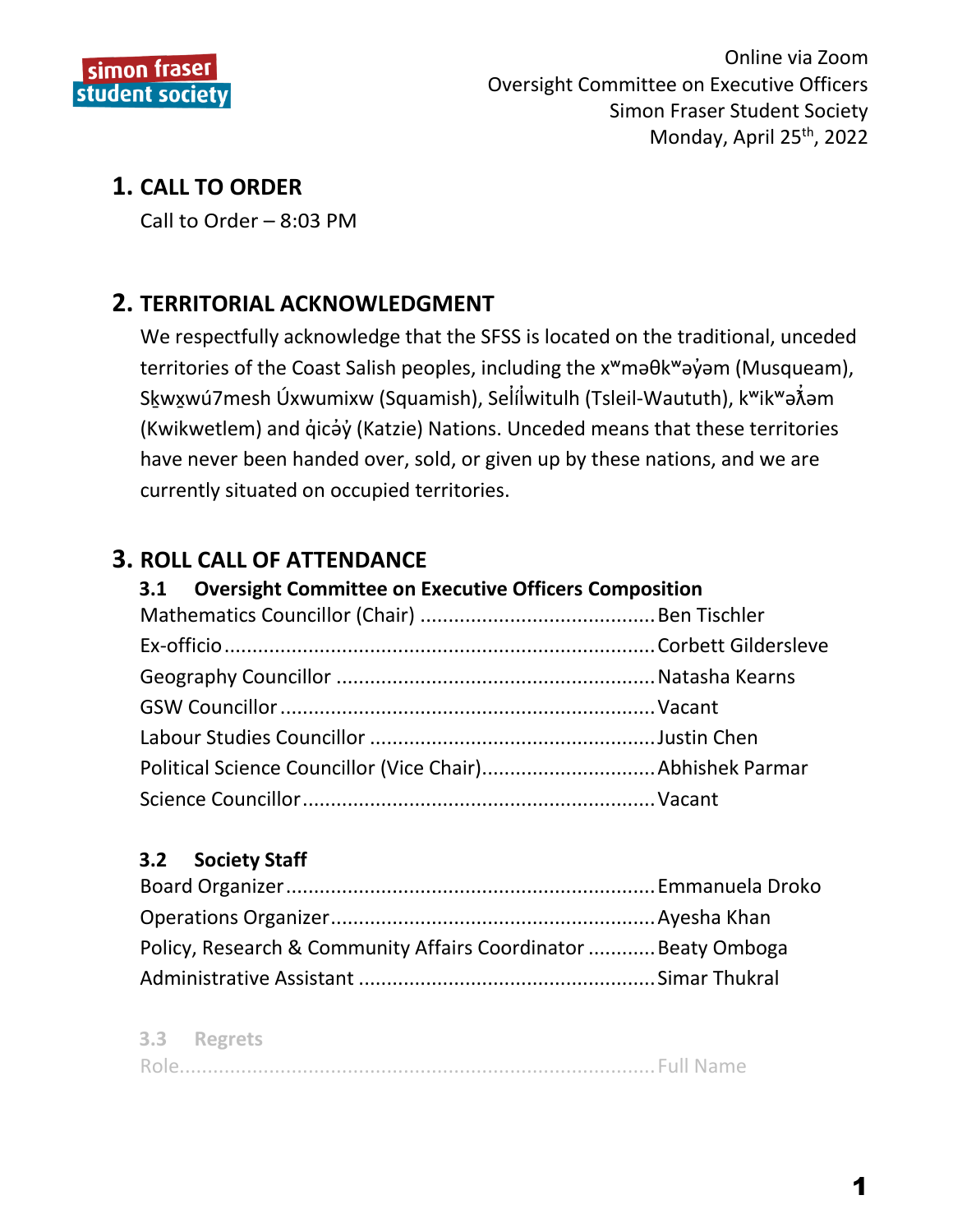

#### **3.4 Absents**

Labour Studies Councillor ...................................................Justin Chen

## **4. ADOPTION OF THE AGENDA**

#### **4.1 OCEO 2022-04-25:01**

#### **Ben / Abhishek**

Be it resolved to adopt the agenda as presented.

#### **CARRIED AS AMENDED**

• Mathematics Councilor moved to Include Item 8.1.

## **5. IN-CAMERA**

#### **5.1 OCEO 2022-04-25:02**

#### **Abhishek / Corbett**

Be it resolved to go in-camera for the remainder of the meeting.

#### **CARRIED UNANIMOUSLY**

5.1.1. Investigation Opening Discussion

## **6. EX-CAMERA**

**6.1 OCEO 2022-04-25:03**

#### **Ben / Abhishek**

Be it resolved to go ex-camera.

#### **CARRIED UNANIMOUSLY**

## **7. NEW BUSINESS**

# **7.1 SFU 350 Mural Investigation- OCEO 2022-04-25:04**

**SUBMITTED BY:** Mathematics Councillor: "Ben Tischler"

#### **Ben / Abhishek**

Whereas the committee under SO-17.5 has the ability to "conduct investigations on any misconduct or inconsistencies in the behavior or actions of a member of